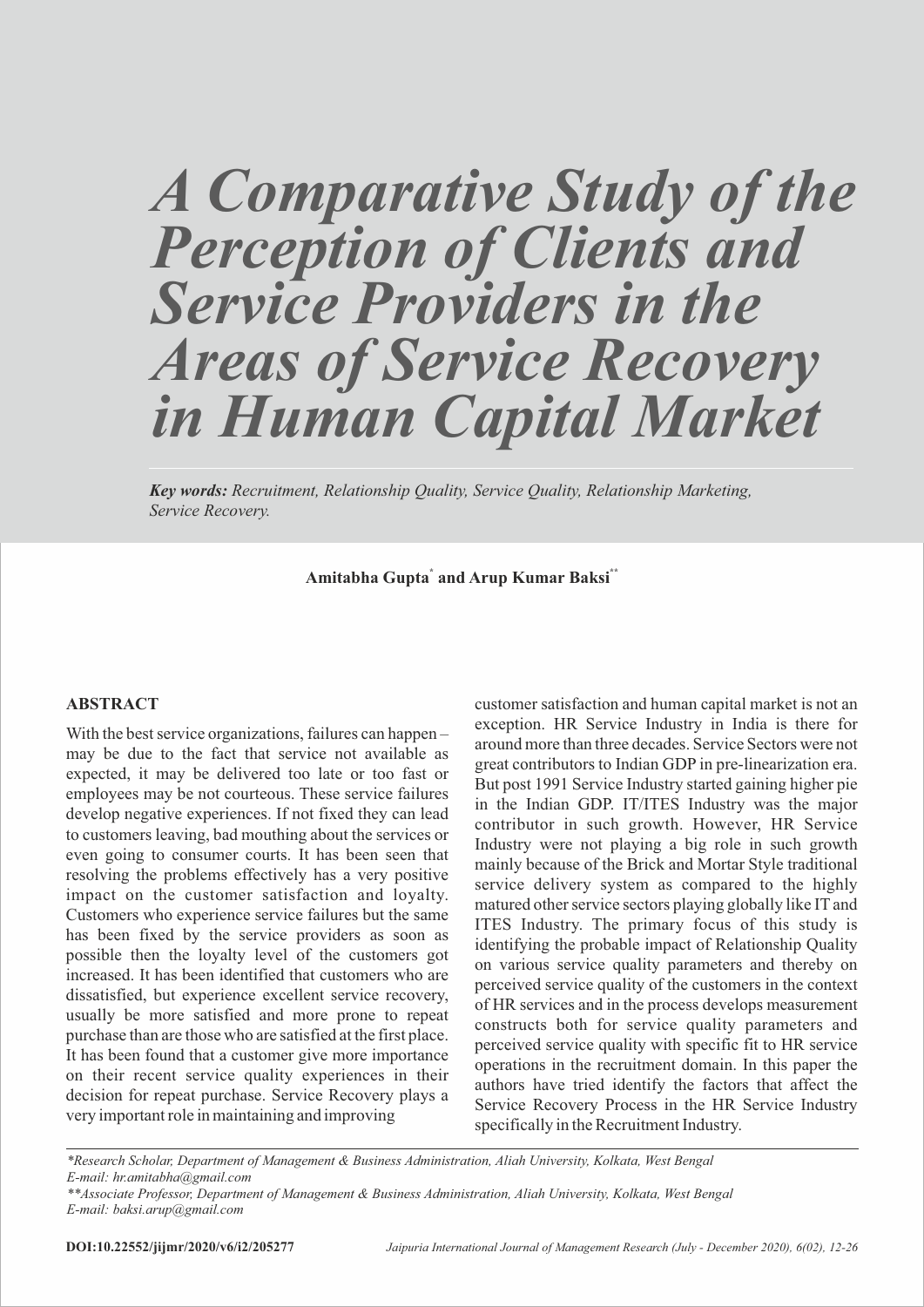## **INTRODUCTION**

Service transactions are typified with uncertainty and risk. This triggers a risk-aversion attitude in both buyer and seller which makes the dyad extremely complex to interpret. The quantum of non-monitory cost involved in accessing services makes it a lesser switch-prone industry and hence the relationship inertia sets in. But, unlike product market, the relationship in service market is multilayered. Research, thus far, has only focused on a static layer of relationship with an assumption that service transactions are successful at every instance. But given the high probability of failure due to unpredictable and non-standardized human interactions, the relationships are expected to be dynamic with recovery initiatives apprehended to inflict a major buffering or a magnifying impact on the quality of relationship. Existing models of relationship quality, namely, RELQUAL, fails to explain such dynamicity and it is inadequate to explain service recovery paradox too.

The relatively recent emergence of the relationshipmarketing paradigm in modern marketing consolidates the increasing importance given by marketing academics to managing, developing and evaluating relationships (Berry,1995; Payne et al., 1995; Sheth and Parvatiyar, 1992, 1995).Within this paradigm, the topic of relationship quality has stimulated a profuse production of scientific publications. Although previous literature has measured relationship quality between service firms and their customers (Roberts et al., 2003), between manufacturers/suppliers and distributors/resellers (Dorsch et al., 1998; Kumar et al.,1992, 1995) and between salespeople and customers (Bejouet al., 1996), there is no tested scale for its dynamicity in service aspects, particularly, considering the failure prone nature of service transactions triggered by extreme heterogeneity, non-standardization and intensive human interaction. There is a recent study which shows no support to recovery paradox. It shows the overall satisfaction was consistently lower for those customers who had experienced a service failure than for those who had experienced no failure, no matter what the recovery effort is. The explanation for why no recovery paradox is suggested by the magnitude of the service failure in this study it is-a three hour airplane flight delay. This type of failure may be too much to be overcome by any recovery effort. Considering mixed opinions on if recovery paradox exists it is safe to say "doing it right the first time" is the best and safest strategy. When a failure does occur then every effort at superior recovery should be made. In cases where the failure can be fully overcome the failure is less critical, or the recovery effort is clearly superlative, it may be possible to observe evidence of the recovery paradox.

#### **LITERATURE REVIEW**

Many researchers in services marketing have suggested that the quality of a customer-organization relationship affects customers' responses to service failures (Berry 1995; Goodman et al., 1995; Kelley and Davis 1994). Some propose that customer relationships provide an important buffer to service firms when service failures occur, resulting in less customer dissatisfaction. Berry (1995) suggested that customers may exhibit greater tolerance for failures when service personalization and customization lead to social relationships with the service provider (e.g., regular communications, continuity with the same employee, name recognition, and service augmentation). Ronald et al (2011) focused on customers' expectation of relationship continuity and observed that service recovery (following a perceived service failure) either acts as a buffer or magnify the impact of recovery on relationship quality, something which is closely related to service recovery paradox. This relationship quality is also expected to be affected with customers' service recovery expectations. Customers' service recovery expectations are customers' beliefs about the level of reparation that is appropriate after a service failure (Zeithaml, Berry, and Parasuraman1993). Ronald et al (2011) found that customers' service recovery expectations are significantly affected by (a) severity of the failure, (b) customers' causal attributions regarding the failure, and (c) customers' expectations of relationship continuity. The dynamic nature of service transactions can be attributed to high probability of service failures and subsequent recovery initiatives. According to previous studies, build-up and decay impacts are modelled by impulse-responsefunction (IRF) in dynamic models. Build-up means the increasing impact before IRF reaches its peak impact point, while decay refers to the decreasing impact over time from the peak impact point to zero (Bronnenberg et al. 2008; Pauwels and Hanssens 2007). Other studies have proposed 'persistence' or 'dynamic' erosion effects (Bronnenberg et al., 2009; Bronnenberg et. al., 2000) and an adjusting period (Pauwels et al, 2002) or dust-settling period (Nijs et al. 2011) are likely to influence the recovery process. The causal attributions, such as, stability attribution and controllability (Ronald, 2011) A summary of service recovery variables and its dynamic effects are tabulated in Table-1.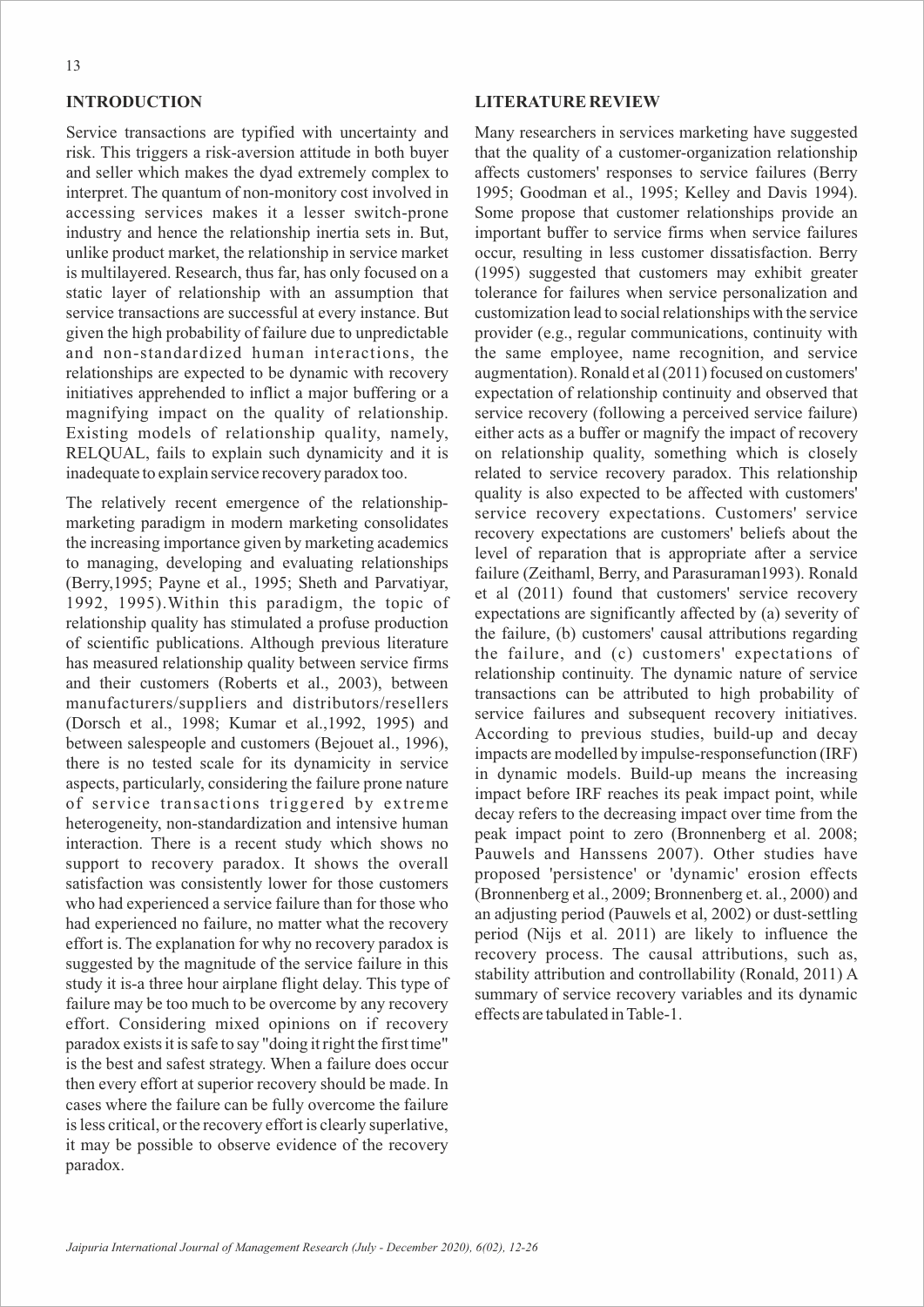| <b>Variables</b>                                             |                                                                                                           | Probable dynamic effects<br>on relationship quality |                       |
|--------------------------------------------------------------|-----------------------------------------------------------------------------------------------------------|-----------------------------------------------------|-----------------------|
| Quality of Past Service<br>Performance                       | Smith and Bolton<br>$(2002)$ , Wirtz and Mattila $(2004)$ ,<br>Harris et al. (2006), Grewal et al. (2008) | Long<br>Decay                                       | Build-up<br>Magnitude |
| Customers' Expectations of<br><b>Relationship Continuity</b> | Bronnenberg et. al., 2000, Pauwels,<br>Hanssens, and Siddarth 2002, Ronald, 2011                          |                                                     |                       |
| <b>Attributions of Stability</b>                             | Bronnenberg et. al., 2000, Pauwels et<br>al (2002), Ronald, 2011                                          |                                                     |                       |
| <b>Attributions of Controllability</b>                       | Fang et al (2012), Ronald, (2011)                                                                         |                                                     |                       |
| Compensation                                                 | Fang et al (2012), Ronald, (2011)                                                                         |                                                     |                       |
| Communication                                                | Fang et al (2012), Ronald, (2011)                                                                         |                                                     |                       |

|  | Table 1 - Service Recovery Variables and Expected Dynamic Effects |  |  |  |
|--|-------------------------------------------------------------------|--|--|--|
|  |                                                                   |  |  |  |

# **RATIONALE OFTHE STUDY**

Service transactions are typified with uncertainty and risk. This triggers a risk-aversion attitude in both buyer and seller which makes the dyad extremely complex to interpret. The quantum of non-monitory cost involved in accessing services makes it a lesser switch-prone industry and hence the relationship inertia sets in. But, unlike product market, the relationship in service market is multilayered. Research, thus far, has only focused on a static layer of relationship with an assumption that service transactions are successful at every instance. But given the high probability of failure due to unpredictable and non-standardized human interactions, the relationships are expected to be dynamic with recovery initiatives apprehended to inflict a major buffering or a magnifying impact on the quality of relationship. Existing models of relationship quality, namely, RELQUAL, fails to explain such dynamicity and it is inadequate to explain service recovery paradox too. So it is of high importance to understand if there is any differences exists among the perceptions regarding the

Service Recovery Variables between the Clients and the Service Providers in the HR Service Industry (Recruitment Domain).

## **METHODOLOGY**

- The Customers of HR Services (In this paper only Recruitment Services) i.e. HR professionals involved into hiring process are the best source of getting the exact data to explore the research problem.
- The authors have surveyed total 47 HR Professionals (Clients) of Kolkata from various industries like IT, ITES, BPO, Startups etc.
- The authors have also surveyed 20 HR Consultants (Service Providers from Kolkata.
- Sample Size-1 (Client): 47
- Sample Size-2 (Service Provider): 20
- The authors have taken a 5 Point Likert Scale to construct the questionnaire with 1=Strongly Disagree and 5= Strongly Agree

| <b>Variable</b>                                    | <b>Items</b>                                                                              |
|----------------------------------------------------|-------------------------------------------------------------------------------------------|
| <b>Quality of Past Service Performance</b>         | Past Service Performance<br>Service Recovery Performance<br>Rewards                       |
| Customers' Expectations of Relationship Continuity | Employee training<br>Employee empowerment<br><b>Teams</b>                                 |
| <b>Attributions of Stability</b>                   | Dependability<br>Consistency<br>Continuity                                                |
| <b>Attribution of Controllability</b>              | Perceived Controllability<br><b>Behavioral Intentions</b><br><b>Technological Control</b> |

| <b>Variables for Measuring Service Recovery</b> |  |  |  |  |  |  |
|-------------------------------------------------|--|--|--|--|--|--|
|-------------------------------------------------|--|--|--|--|--|--|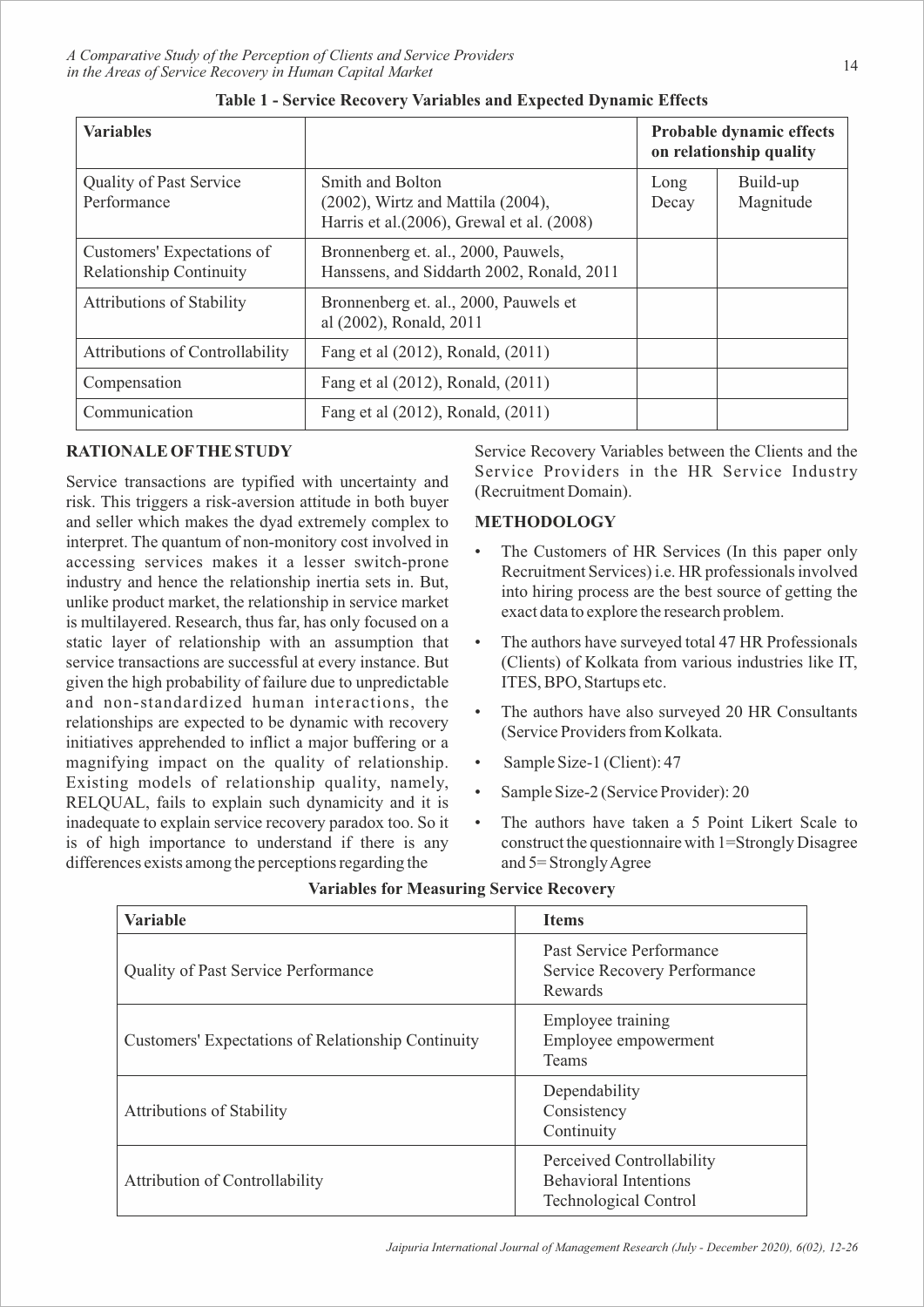| <b>Variable</b> | <b>Items</b>                                                                            |
|-----------------|-----------------------------------------------------------------------------------------|
| Compensation    | <b>Strategic Compensation</b><br>Appropriate Compensations<br><b>Service Continuity</b> |
| Communication   | Candid Communication<br><b>Involving Clients</b><br>Recovery Process Communication      |

- 47 HR professionals and 20 HR Service Providers have been surveyed to explore relationship between Service Recovery and Perception of Service Quality of the Recruitment Service Providers. 18 Questions were asked.
- Null Hypothesis : There is no significant difference between Client and Service Provider's perception about the impact of Service Recovery Variables in Human Capital Market.
- Alternative Hypothesis: There is significant difference between Client and Service Provider's perception about the impact of Service Recovery Variables in Human Capital Market.

# **DATA ANALYSIS**

Objectives: Our Major Objectives are:

- 1. To identify the differences in the opinion between the Service Providers and the Clients regarding the impact of the identified variables of Service Recovery in the Service Recovery Process.
- 2. Identification of the most Significant Variables to be taken care off by the Service Providers to ensure efficient Service Recovery in case of any Service Failure in the HR Service Industry (Recruitment Vertical).

Our Null Hypothesis is there is no significant difference between Client and Service Provider's perception about the impact of Service Recovery Variables in Human Capital Market.

Here in this study the authors have used Mean Square Comparison Method in SPSS to identify the P-Value to test the significance level.

| Mean                                                                                                                                                                              | <b>GROUP</b>  |                                   |       |         |                           |  |
|-----------------------------------------------------------------------------------------------------------------------------------------------------------------------------------|---------------|-----------------------------------|-------|---------|---------------------------|--|
|                                                                                                                                                                                   | <b>CLIENT</b> | <b>SERVICE</b><br><b>PROVIDER</b> | Total | P Value | Significance              |  |
| (Quality of Past Service Experience):<br>Satisfactory Past Service Experience<br>help to recover any Service Failure                                                              | 4.11          | 3.85                              | 4.03  | 0.154   | <b>Not</b><br>Significant |  |
| (Quality of Past Service Experience):<br>Efforts of the Service Providers to Recover<br>Service Failure is a positive factor to<br>manage future Service Failure                  | 4.11          | 4.05                              | 4.09  | 0.744   | <b>Not</b><br>Significant |  |
| (Quality of Past Service Experience):<br>Rewards for past Service Failure have a<br>positive effect on the future Service Failure                                                 | 3.80          | 3.65                              | 3.76  | 0.429   | <b>Not</b><br>Significant |  |
| (Customers Expectations of Relationship)<br>Continuity): Quality Employee Training<br>Service Recovery Initiatives have a positive<br>effect on future Service Failure Recovery.  | 4.11          | 4.35                              | 4.18  | 0.293   | <b>Not</b><br>Significant |  |
| (Customers Expectations of Relationship)<br>Continuity): Employee Empowerment in<br>handling Service Failure have a positive impact<br>on the Recovery of Future Service Failure. | 3.94          | 3.25                              | 3.73  | 0.008   | Significant               |  |

**Table 2 - Mean Square Comparison**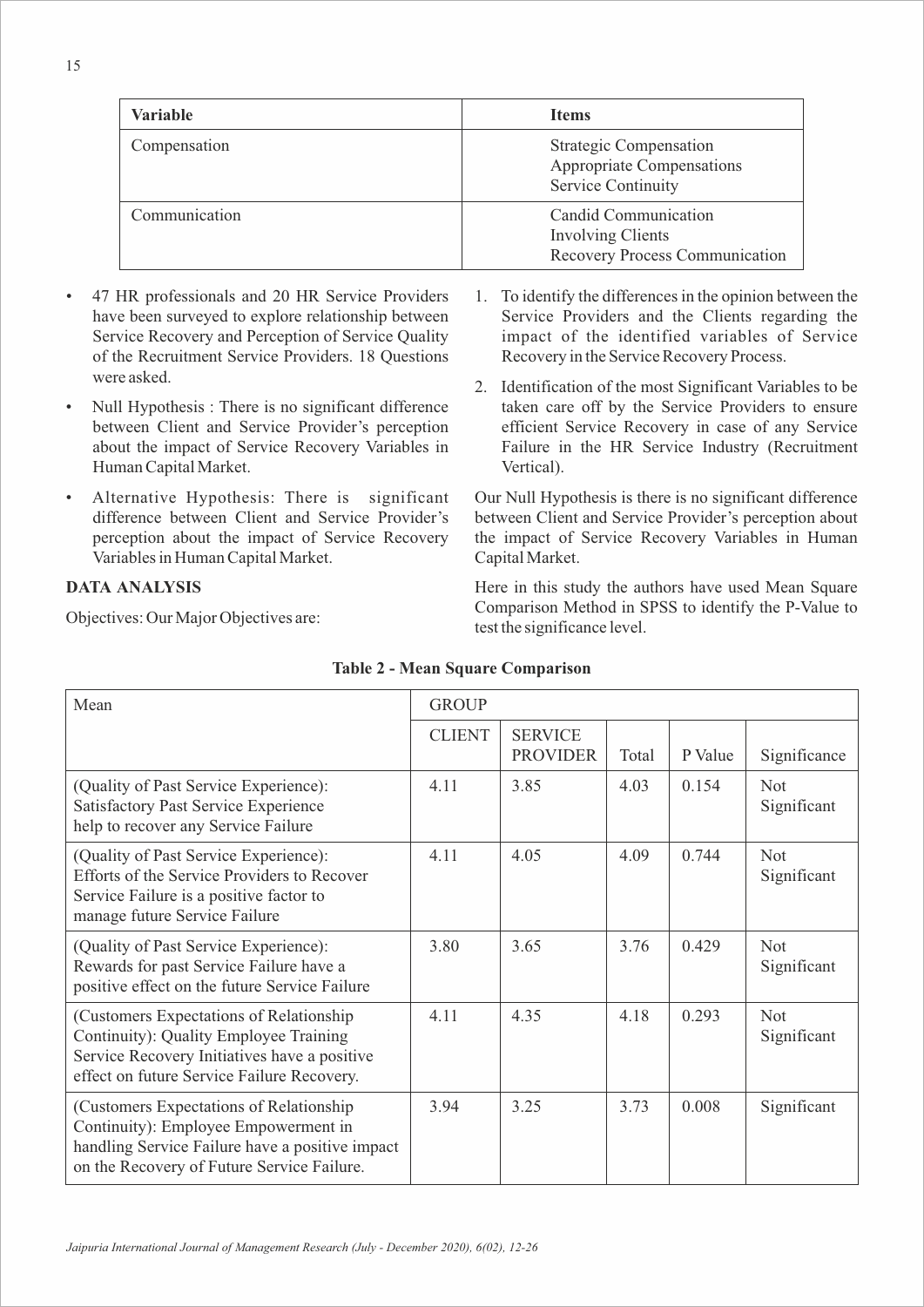| Mean                                                                                                                                                                                                             | <b>GROUP</b>  |                                   |       |         |                           |
|------------------------------------------------------------------------------------------------------------------------------------------------------------------------------------------------------------------|---------------|-----------------------------------|-------|---------|---------------------------|
|                                                                                                                                                                                                                  | <b>CLIENT</b> | <b>SERVICE</b><br><b>PROVIDER</b> | Total | P Value | Significance              |
| (Customers Expectations of Relationship)<br>Continuity): A Well Defined and Trained<br>Service Recovery Team always plays an<br>important role in handling future Service Failure.                               | 4.26          | 3.80                              | 4.12  | 0.136   | <b>Not</b><br>Significant |
| (Attribution of Stability): Consistent Efforts<br>from the Service Providers to handle Service<br>Failure create a Sense of Stability in the mind<br>of the Clients.                                             | 4.04          | 4.05                              | 4.04  | 0.954   | <b>Not</b><br>Significant |
| (Attribution of Stability): Service Continuity<br>even in Case of Service Failure give the<br>Clients a sense of Stability                                                                                       | 3.93          | 3.25                              | 3.73  | 0.009   | Significant               |
| (Attribution of Control-ability): If Clients have<br>a perceived Control over the situation during a<br>Service Failure then it has a positive impact<br>on the future service failure recovery.                 | 3.57          | 3.25                              | 3.48  | 0.277   | <b>Not</b><br>Significant |
| (Attribution of Control-ability): Positive<br>Behavioral Intentions of the Service Providers<br>During Service Failure Recovery Initiative plays<br>an important role future service failure recovery            | 4.04          | 3.40                              | 3.85  | 0.016   | Significant               |
| (Attribution of Control-ability): If the Clients<br>have direct control through Technological<br>Platforms during Service Failure Recovery<br>Process that will have positive impact future<br>similar instances | 4.13          | 3.35                              | 3.90  | 0.014   | Significant               |
| (Compensation): Strategic Compensation to the<br>clients during an Service Failure have a positive<br>impact in maintaining Loyalty of the Clients.                                                              | 4.09          | 3.75                              | 3.99  | 0.358   | <b>Not</b><br>Significant |
| (Compensation): Appropriate Compensation can<br>ensure Service Continuity during any Service<br>Failure                                                                                                          | 4.11          | 4.20                              | 4.13  | 0.392   | <b>Not</b><br>Significant |
| (Compensation): Compensation has a positive<br>impact on any Service Recovery Initiatives                                                                                                                        | 3.94          | 3.90                              | 3.93  | 0.696   | Not<br>Significant        |
| (Communication): Proper Candid Communication<br>during any service failure can maintain trust<br>among the Clients                                                                                               | 4.19          | 2.70                              | 3.75  | 0.000   | Significant               |
| (Communication): Involving Clients in the<br>Recovery Process can have a positive effects<br>during Future Service Failure Situations.                                                                           | 3.89          | 4.67                              | 4.11  | 0.007   | Significant               |
| (Communication): Recovery Process<br>Communication in every stages can help to<br>maintain client's loyalty during any Service<br>Failure                                                                        | 4.21          | 3.30                              | 3.94  | 0.000   | Significant               |

The lower the P-Value The More the value is significant means in those cases the Null Hypothesis is not accepted and alternative Hypothesis is accepted.

In the above Mean Square Comparison in Table-2, there are 7 instances where the P-Value is significant.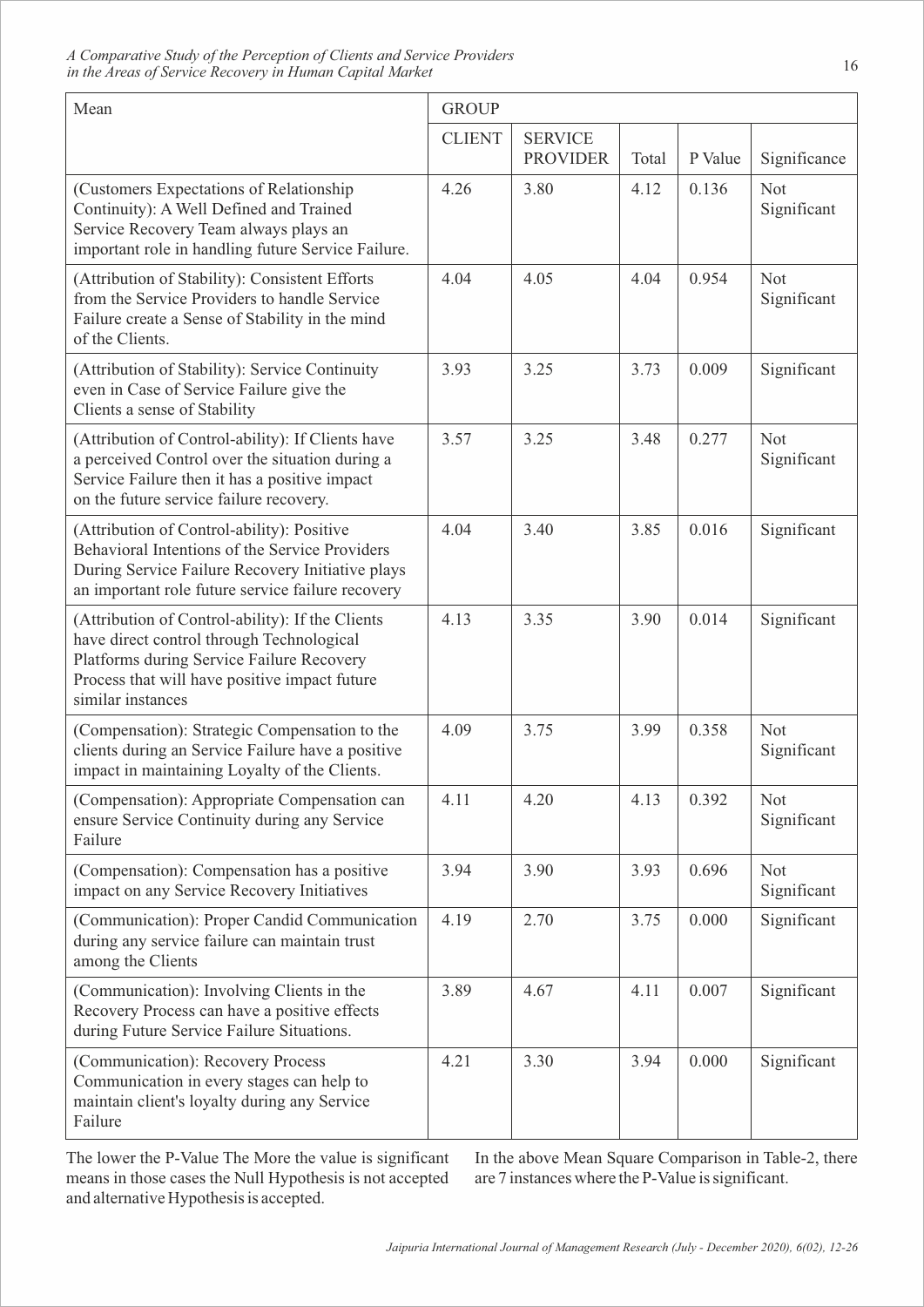It indicates that in the identified instances, There is significant difference between Client and Service Provider's perception about the impact of Service Recovery Variables in Human Capital Market.

In the following Variables there are considerable differences in opinion between the Clients and the Service Providers:

Candid Communication

Involving Clients

Recovery Process Communication

Behavioral Intentions

Technological Control

Continuity

Teams

Crosstab or Cross Tabulation is used to aggregate and jointly display the distribution of two or more variables by tabulating their results one against the other in 2 dimensional grids. In this Study the Authors have used Crosstab in SPSS to display the Client Perception and Service Provider Perception on different Service Recovery Variables in a Single Comparative Tab.

In order to further analyze the differences between the Service Provider and the Clients Regarding their opinions about the different Service Recovery Variables, the Authors have further conducted Chi-Square Test Using SPSS. The Results of the same have been described below:

(Quality of Past Service Experience): Satisfactory Past Service Experience help to recover any Service Failure

| Crosstab |
|----------|
|----------|

|                                                                             |                       | <b>GROUP</b>   |                                   | Total         |
|-----------------------------------------------------------------------------|-----------------------|----------------|-----------------------------------|---------------|
|                                                                             |                       | <b>CLIENT</b>  | <b>SERVICE</b><br><b>PROVIDER</b> |               |
| (Quality of Past Service Experience):                                       | Disagree              |                | $\Omega$                          |               |
| Satisfactory Past Service Experience<br>help to recover any Service Failure | Neutral               | $2.2\%$<br>12  | $0.0\%$<br>4                      | $1.5\%$<br>16 |
|                                                                             |                       | $26.1\%$       | $20.0\%$                          | $24.2\%$      |
|                                                                             | Agree                 | 14<br>$30.4\%$ | 15<br>75.0%                       | 29<br>43.9%   |
|                                                                             | <b>Strongly Agree</b> | 19             |                                   | 20            |
|                                                                             |                       | 41.3%          | $5.0\%$                           | $30.3\%$      |
|                                                                             | Total                 | 46             | 20                                | 66            |
|                                                                             |                       | 100.0%         | 100.0%                            | 100.0%        |

## **Chi-Square Tests**

|                    | Value  | P Value |
|--------------------|--------|---------|
| Pearson Chi-Square | 13.011 | 0.005   |

(Quality of Past Service Experience): Efforts of the Service Providers to Recover Service Failure is a positive factor to manage future Service Failure

**Crosstab**

|                                         |                       | <b>GROUP</b>  |                                   | Total    |
|-----------------------------------------|-----------------------|---------------|-----------------------------------|----------|
|                                         |                       | <b>CLIENT</b> | <b>SERVICE</b><br><b>PROVIDER</b> |          |
| (Quality of Past Service Experience):   | Disagree              |               | 3                                 |          |
| Efforts of the Service Providers to     |                       | $4.3\%$       | $15.0\%$                          | $7.6\%$  |
| Recover Service Failure is a positive   | Neutral               |               | 4                                 | 11       |
| factor to manage future Service Failure |                       | $15.2\%$      | $20.0\%$                          | $16.7\%$ |
|                                         | Agree                 | 21            | 2                                 | 23       |
|                                         |                       | $45.7\%$      | $10.0\%$                          | 34.8%    |
|                                         | <b>Strongly Agree</b> | 16            | 11                                | 27       |
|                                         |                       | 34.8%         | 55.0%                             | 40.9%    |
|                                         | Total                 | 46            | 20                                | 66       |
|                                         |                       | 100.0%        | 100.0%                            | 100.0%   |

*Jaipuria International Journal of Management Research (July - December 2020), 6(02), 12-26 Jaipuria International Journal of Management Research (July - December 2020), 6(02), 12-26*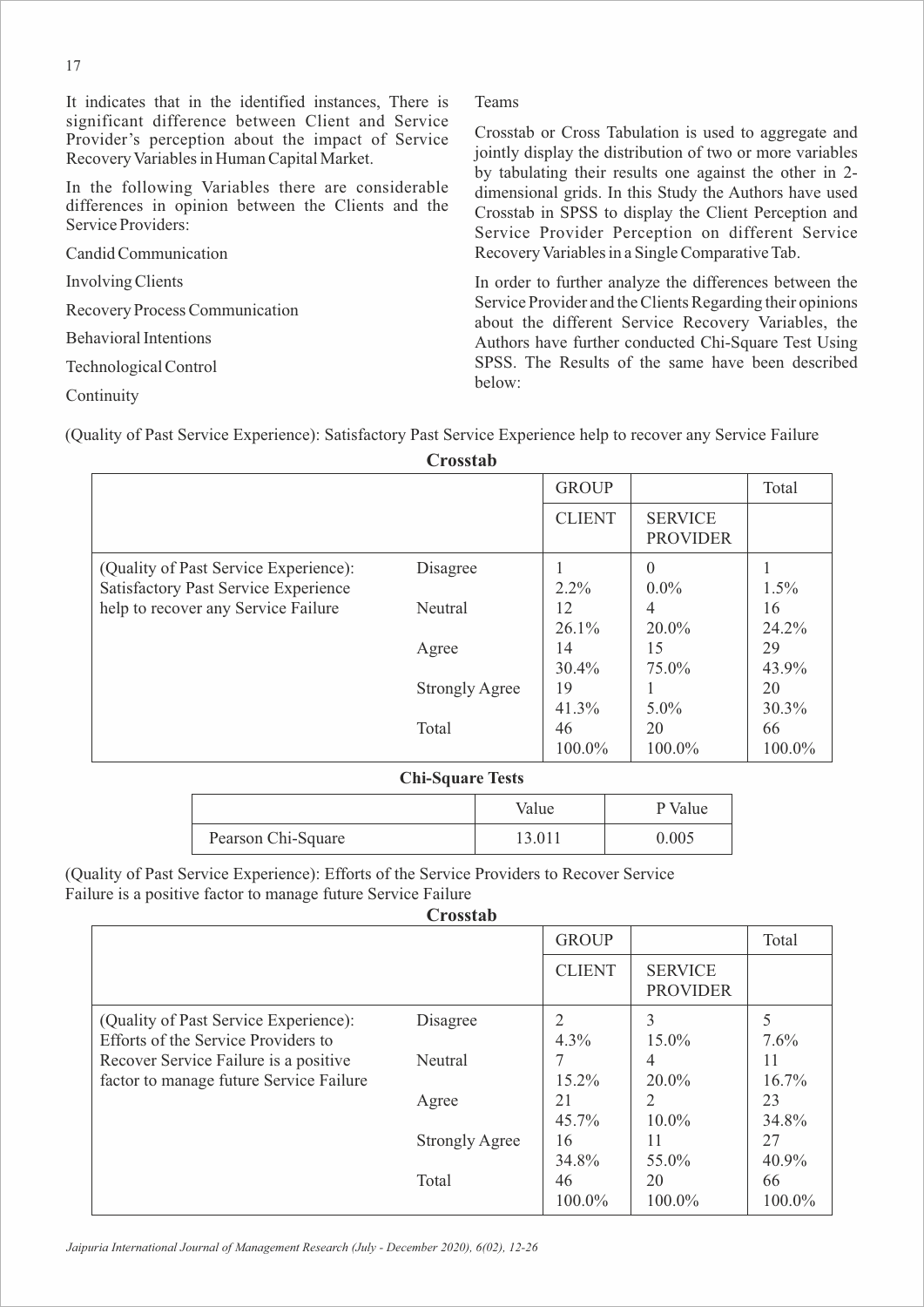|                    | Value | P Value |
|--------------------|-------|---------|
| Pearson Chi-Square | 8.756 | 0.033   |

(Quality of Past Service Experience): Rewards for past Service Failure have a positive effect on the future Service Failure

#### **Crosstab**

|                                       |                       | <b>GROUP</b>  |                                   | Total   |
|---------------------------------------|-----------------------|---------------|-----------------------------------|---------|
|                                       |                       | <b>CLIENT</b> | <b>SERVICE</b><br><b>PROVIDER</b> |         |
| (Quality of Past Service Experience): | Strongly              |               |                                   |         |
| Rewards for past Service Failure have | Disagree              |               | $\theta$                          |         |
| a positive effect on the future       |                       | $2.2\%$       | $0.0\%$                           | 1.5%    |
| Service Failure                       | Disagree              | 5             | $\theta$                          | 5       |
|                                       |                       | 10.9%         | $0.0\%$                           | $7.6\%$ |
|                                       | Neutral               | 12            | 12                                | 24      |
|                                       |                       | $26.1\%$      | $60.0\%$                          | 36.4%   |
|                                       | Agree                 | 12            | 3                                 | 15      |
|                                       |                       | $26.1\%$      | $15.0\%$                          | 22.7%   |
|                                       | <b>Strongly Agree</b> | 16            | 5                                 | 21      |
|                                       |                       | 34.8%         | $25.0\%$                          | 31.8%   |
|                                       | Total                 | 46            | 20                                | 66      |
|                                       |                       | 100.0%        | 100.0%                            | 100.0%  |

#### **Chi-Square Tests**

|                    | Value | P Value |
|--------------------|-------|---------|
| Pearson Chi-Square | 8.191 | 9.085   |

(Customers Expectations of Relationship Continuity): Quality Employee Training Service Recovery Initiatives have a positive effect on future Service Failure Recovery.

# **Crosstab**

|                                                                                    |                       | <b>GROUP</b>   |                                   | Total          |
|------------------------------------------------------------------------------------|-----------------------|----------------|-----------------------------------|----------------|
|                                                                                    |                       | <b>CLIENT</b>  | <b>SERVICE</b><br><b>PROVIDER</b> |                |
| (Customers Expectations of Relationship)<br>Continuity): Quality Employee Training | Disagree              | $4.3\%$        | $\theta$<br>$0.0\%$               | $3.0\%$        |
| Service Recovery Initiatives have a positive                                       | Neutral               | 12             | 6                                 | 18             |
| effect on future Service Failure Recovery.                                         | Agree                 | $26.1\%$<br>11 | $30.0\%$                          | $27.3\%$<br>12 |
|                                                                                    | <b>Strongly Agree</b> | 23.9%<br>21    | $5.0\%$<br>13                     | 18.2%<br>34    |
|                                                                                    |                       | $45.7\%$       | $65.0\%$                          | 51.5%          |
|                                                                                    | Total                 | 46<br>100.0%   | 20<br>100.0%                      | 66<br>100.0%   |

#### **Chi-Square Tests**

|                    | Value | P Value |
|--------------------|-------|---------|
| Pearson Chi-Square | 4.703 | 0.195   |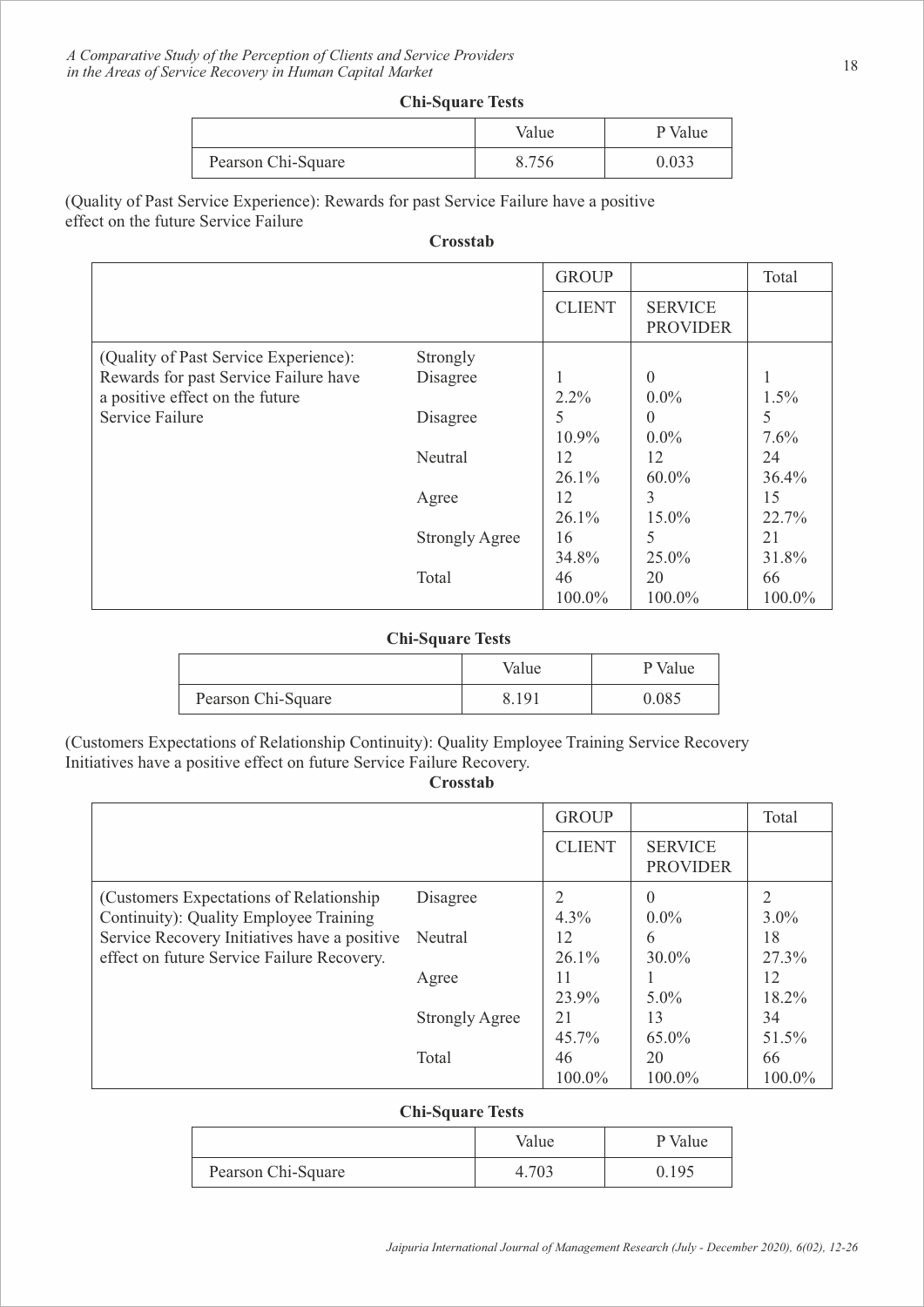(Customers Expectations of Relationship Continuity): Employee Empowerment in handling Service Failure have a positive impact on the Recovery of Future Service Failure.

**Crosstab**

|                                                                                  |                          | <b>GROUP</b>   |                                   | Total        |
|----------------------------------------------------------------------------------|--------------------------|----------------|-----------------------------------|--------------|
|                                                                                  |                          | <b>CLIENT</b>  | <b>SERVICE</b><br><b>PROVIDER</b> |              |
| (Customers Expectations of Relationship)<br>Continuity): Employee Empowerment in | <b>Strongly Disagree</b> | $2.1\%$        | $\Omega$<br>$0.0\%$               | $1.5\%$      |
| handling Service Failure have a positive<br>impact on the Recovery of Future     | Disagree                 | $4.3\%$        | 4<br>$20.0\%$                     | 6<br>$9.0\%$ |
| Service Failure.                                                                 | Neutral                  | 13<br>$27.7\%$ | 8<br>$40.0\%$                     | 21<br>31.3%  |
|                                                                                  | Agree                    | 14<br>29.8%    | $35.0\%$                          | 21<br>31.3%  |
|                                                                                  | <b>Strongly Agree</b>    | 17<br>$36.2\%$ | $5.0\%$                           | 18<br>26.9%  |
|                                                                                  | Total                    | 47<br>100.0%   | 20<br>100.0%                      | 67<br>100.0% |

## **Chi-Square Tests**

|                    | Value  | P Value |
|--------------------|--------|---------|
| Pearson Chi-Square | 10.186 | 0.037   |

(Customers Expectations of Relationship Continuity): Employee Empowerment in handling Service Failure have a positive impact on the Recovery of Future Service Failure.

#### **Crosstab**

|                                          |                       | <b>GROUP</b>  |                                   | Total    |
|------------------------------------------|-----------------------|---------------|-----------------------------------|----------|
|                                          |                       | <b>CLIENT</b> | <b>SERVICE</b><br><b>PROVIDER</b> |          |
| (Customers Expectations of Relationship) | Disagree              | 3             | 3                                 | 6        |
| Continuity): A Well Defined and Trained  |                       | 6.4%          | $15.0\%$                          | $9.0\%$  |
| Service Recovery Team always plays an    | Neutral               | 6             | 6                                 | 12       |
| important role in handling future        |                       | 12.8%         | $30.0\%$                          | 17.9%    |
| Service Failure.                         | Agree                 | 14            | 3                                 | 17       |
|                                          |                       | 29.8%         | $15.0\%$                          | $25.4\%$ |
|                                          | <b>Strongly Agree</b> | 24            | 8                                 | 32       |
|                                          |                       | $51.1\%$      | $40.0\%$                          | 47.8%    |
|                                          | Total                 | 47            | 20                                | 67       |
|                                          |                       | $100.0\%$     | $100.0\%$                         | 100.0%   |

#### **Chi-Square Tests**

|                    | Value | P Value |
|--------------------|-------|---------|
| Pearson Chi-Square | 5.059 | 0.168   |

(Attribution of Stability): Consistent Efforts from the Service Providers to handle Service Failure create a Sense of Stability in the mind of the Clients.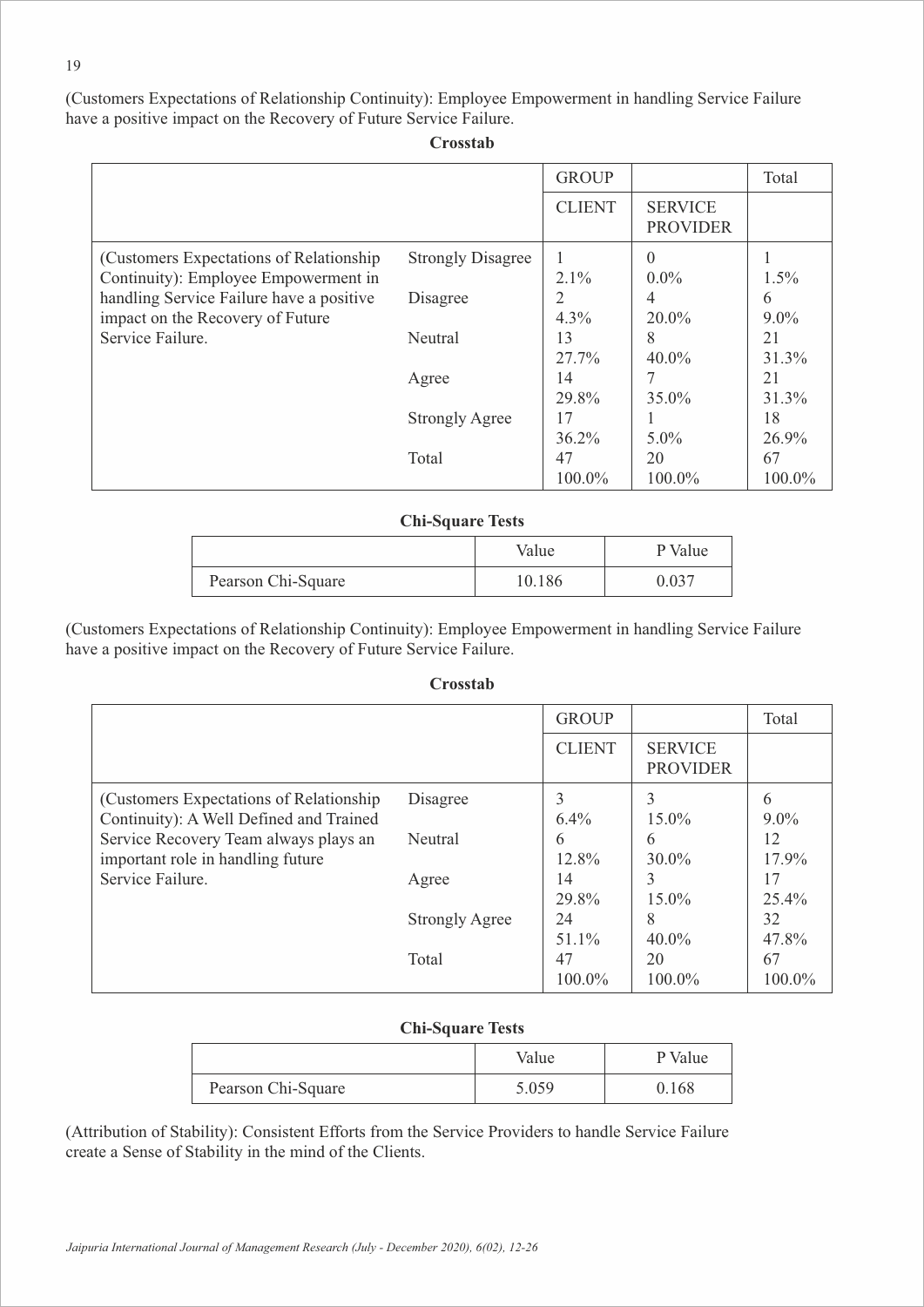|                                                                                   |                       | <b>GROUP</b>   |                                   | Total          |
|-----------------------------------------------------------------------------------|-----------------------|----------------|-----------------------------------|----------------|
|                                                                                   |                       | <b>CLIENT</b>  | <b>SERVICE</b><br><b>PROVIDER</b> |                |
| (Attribution of Stability): Consistent<br>Efforts from the Service Providers to   | Disagree              | 4<br>$8.5\%$   | $5.0\%$                           | $7.5\%$        |
| handle Service Failure create a Sense<br>of Stability in the mind of the Clients. | <b>Neutral</b>        | 8<br>$17.0\%$  | 6<br>$30.0\%$                     | 14<br>20.9%    |
|                                                                                   | Agree                 | 17<br>$36.2\%$ | 4<br>$20.0\%$                     | 21<br>31.3%    |
|                                                                                   | <b>Strongly Agree</b> | 18<br>38.3%    | 9<br>$45.0\%$                     | 27<br>$40.3\%$ |
|                                                                                   | Total                 | 47<br>100.0%   | 20<br>$100.0\%$                   | 67<br>100.0%   |

## **Crosstab**

## **Chi-Square Tests**

|                    | Value | P Value |
|--------------------|-------|---------|
| Pearson Chi-Square | 2.690 | 0.442   |

(Attribution of Stability): Service Continuity even in Case of Service Failure give the Clients a sense of Stability

#### **Crosstab**

|                                                                           |                       | <b>GROUP</b>   |                                   | Total        |
|---------------------------------------------------------------------------|-----------------------|----------------|-----------------------------------|--------------|
|                                                                           |                       | <b>CLIENT</b>  | <b>SERVICE</b><br><b>PROVIDER</b> |              |
| (Attribution of Stability): Service<br>Continuity even in Case of Service | Disagree              | 3<br>$6.5\%$   | 4<br>$20.0\%$                     | 10.6%        |
| Failure give the Clients a sense of<br>Stability                          | Neutral               | 12<br>$26.1\%$ | 11<br>55.0%                       | 23<br>34.8%  |
|                                                                           | Agree                 | 16<br>34.8%    | $5.0\%$                           | 17<br>25.8%  |
|                                                                           | <b>Strongly Agree</b> | 15<br>32.6%    | $\overline{4}$<br>$20.0\%$        | 19<br>28.8%  |
|                                                                           | Total                 | 46<br>100.0%   | 20<br>100.0%                      | 66<br>100.0% |

## **Chi-Square Tests**

|                    | Value | P Value |
|--------------------|-------|---------|
| Pearson Chi-Square | 2.690 | 0.442   |

(Attribution of Control-ability): If Clients have a perceived Control over the situation during a Service Failure then it has a positive impact on the future service failure recovery.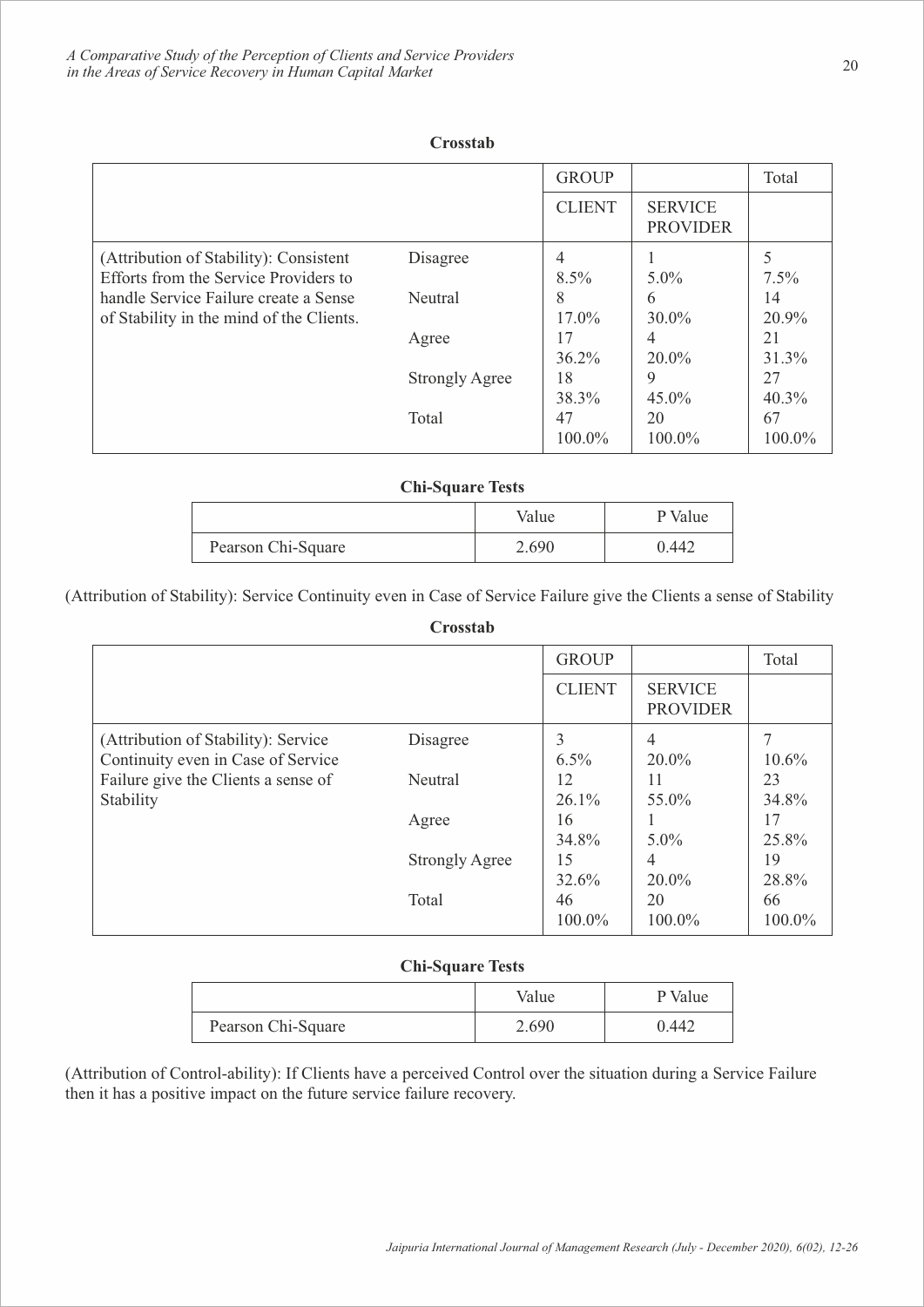|                                              | Crosstab              |               |                                   |                |  |
|----------------------------------------------|-----------------------|---------------|-----------------------------------|----------------|--|
|                                              |                       | <b>GROUP</b>  |                                   | Total          |  |
|                                              |                       | <b>CLIENT</b> | <b>SERVICE</b><br><b>PROVIDER</b> |                |  |
| (Attribution of Control-ability): If Clients | Strongly              |               | $\Omega$                          | $\overline{2}$ |  |
| have a perceived Control over the            | Disagree              | $4.3\%$       | $0.0\%$                           | $3.0\%$        |  |
| situation during a Service Failure then      | Disagree              |               | 8                                 | 15             |  |
| it has a positive impact on the future       |                       | 14.9%         | $40.0\%$                          | $22.4\%$       |  |
| service failure recovery.                    | Neutral               | 12            |                                   | 15             |  |
|                                              |                       | 25.5%         | 15.0%                             | 22.4%          |  |
|                                              | Agree                 | 14            |                                   | 19             |  |
|                                              |                       | 29.8%         | 25.0%                             | 28.4%          |  |
|                                              | <b>Strongly Agree</b> | 12            |                                   | 16             |  |
|                                              |                       | 25.5%         | 20.0%                             | 23.9%          |  |
|                                              | Total                 | 47            | 20                                | 67             |  |
|                                              |                       | $100.0\%$     | $100.0\%$                         | $100.0\%$      |  |

|                    | Value | P Value |
|--------------------|-------|---------|
| Pearson Chi-Square | 5.789 |         |

(Attribution of Control-ability): Positive Behavioral Intentions of the Service Providers During Service Failure Recovery Initiative plays an important role future service failure recovery

## **Crosstab**

|                                            |                       | <b>GROUP</b>  |                                   | Total    |
|--------------------------------------------|-----------------------|---------------|-----------------------------------|----------|
|                                            |                       | <b>CLIENT</b> | <b>SERVICE</b><br><b>PROVIDER</b> |          |
| (Attribution of Control-ability): Positive | Strongly              |               | $\Omega$                          |          |
| Behavioral Intentions of the Service       | Disagree              | $2.1\%$       | $0.0\%$                           | $1.5\%$  |
| Providers During Service Failure           | Disagree              | 2             | 5                                 |          |
| Recovery Initiative plays an important     |                       | $4.3\%$       | $25.0\%$                          | $10.4\%$ |
| role future service failure recovery       | Neutral               | 10            | 4                                 | 14       |
|                                            |                       | 21.3%         | $20.0\%$                          | 20.9%    |
|                                            | Agree                 | 15            | 9                                 | 24       |
|                                            |                       | 31.9%         | $45.0\%$                          | 35.8%    |
|                                            | <b>Strongly Agree</b> | 19            | $\mathcal{L}$                     | 21       |
|                                            |                       | $40.4\%$      | $10.0\%$                          | 31.3%    |
|                                            | Total                 | 47            | 20                                | 67       |
|                                            |                       | 100.0%        | 100.0%                            | 100.0%   |

# **Chi-Square Tests**

|                    | Value  | P Value |
|--------------------|--------|---------|
| Pearson Chi-Square | 11.030 | 0.026   |

(Attribution of Control-ability): If the Clients have direct control through Technological Platforms during Service Failure Recovery Process that will have positive impact future similar instances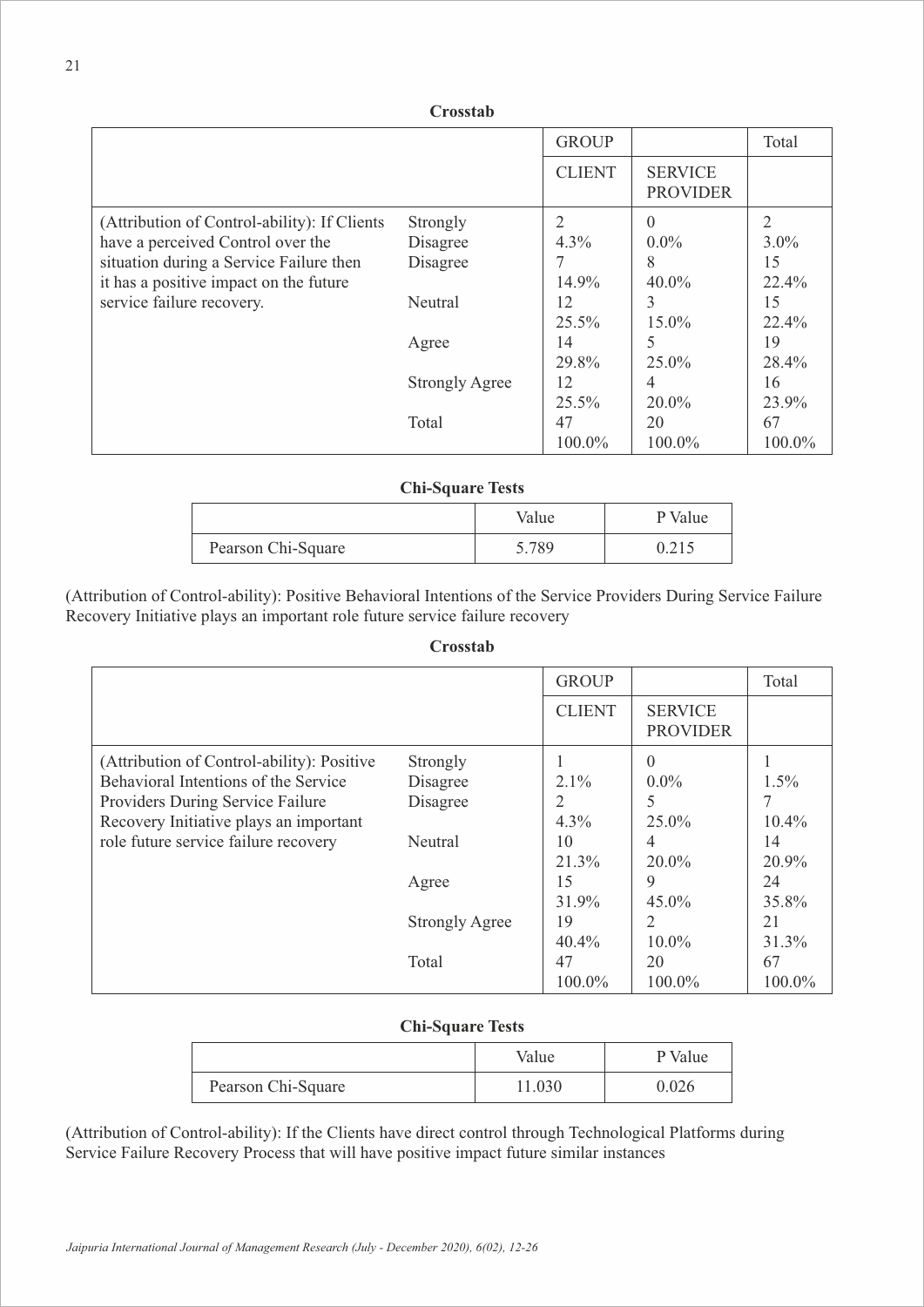|                                               |                       | <b>GROUP</b>  |                                   | Total    |
|-----------------------------------------------|-----------------------|---------------|-----------------------------------|----------|
|                                               |                       | <b>CLIENT</b> | <b>SERVICE</b><br><b>PROVIDER</b> |          |
| (Attribution of Control-ability): If the      | Strongly              |               | $\theta$                          |          |
| Clients have direct control through           | Disagree              | $2.1\%$       | $0.0\%$                           | $1.5\%$  |
| <b>Technological Platforms during Service</b> | Disagree              |               | 8                                 | 9        |
| Failure Recovery Process that will have       |                       | $2.1\%$       | $40.0\%$                          | $13.4\%$ |
| positive impact future similar instances      | Neutral               | 9             |                                   | 10       |
|                                               |                       | 19.1%         | $5.0\%$                           | 14.9%    |
|                                               | Agree                 | 16            |                                   | 23       |
|                                               |                       | 34.0%         | $35.0\%$                          | 34.3%    |
|                                               | <b>Strongly Agree</b> | 20            | 4                                 | 24       |
|                                               |                       | 42.6%         | $20.0\%$                          | 35.8%    |
|                                               | Total                 | 47            | 20                                | 67       |
|                                               |                       | 100.0%        | 100.0%                            | 100.0%   |

## **Crosstab Crosstab**

## **Chi-Square Tests**

|                    | Value  | P Value |
|--------------------|--------|---------|
| Pearson Chi-Square | 19.284 | 0.001   |

(Compensation): Strategic Compensation to the clients during an Service Failure have a positive impact in maintaining Loyalty of the Clients.

| Crosstab |
|----------|
|----------|

|                                          |                       | <b>GROUP</b>  |                                   | Total    |
|------------------------------------------|-----------------------|---------------|-----------------------------------|----------|
|                                          |                       | <b>CLIENT</b> | <b>SERVICE</b><br><b>PROVIDER</b> |          |
| (Compensation): Strategic Compensation   | Strongly              |               | $\theta$                          |          |
| to the clients during an Service Failure | Disagree              | $2.1\%$       | $0.0\%$                           | $1.5\%$  |
| have a positive impact in maintaining    | Disagree              | 2             | 5                                 |          |
| Loyalty of the Clients.                  |                       | $4.3\%$       | $25.0\%$                          | $10.4\%$ |
|                                          | Neutral               | 9             | 3                                 | 12       |
|                                          |                       | 19.1%         | 15.0%                             | 17.9%    |
|                                          | Agree                 | 15            | 4                                 | 19       |
|                                          |                       | 31.9%         | $20.0\%$                          | 28.4%    |
|                                          | <b>Strongly Agree</b> | 20            | 8                                 | 28       |
|                                          |                       | $42.6\%$      | $40.0\%$                          | 41.8%    |
|                                          | Total                 | 47            | 20                                | 67       |
|                                          |                       | 100.0%        | 100.0%                            | 100.0%   |

# **Chi-Square Tests**

|                    | Value | P Value |
|--------------------|-------|---------|
| Pearson Chi-Square | 7.063 | ).133   |

(Compensation): Appropriate Compensation can ensure Service Continuity during any Service Failure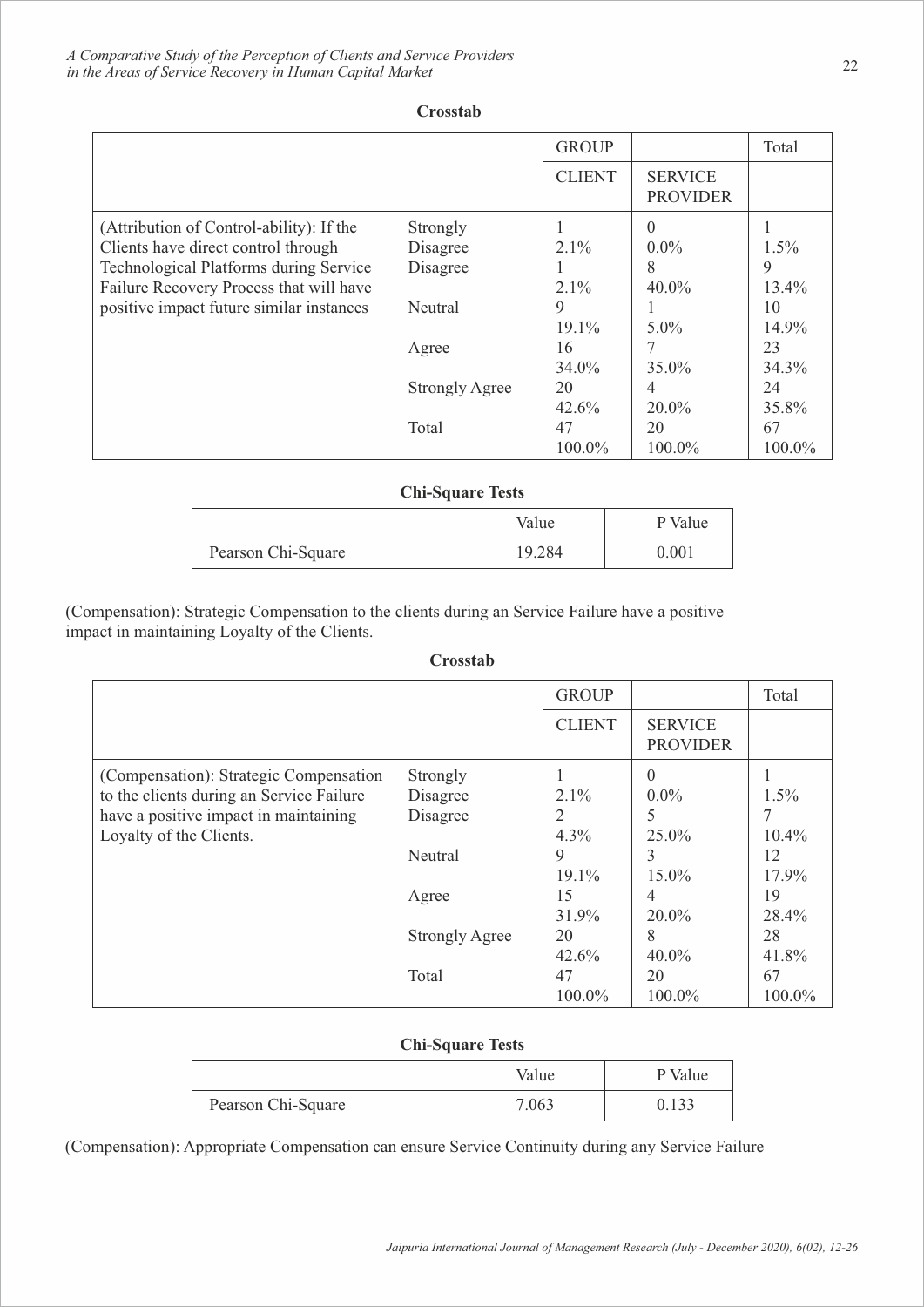|                                       | Crossiad              |               |                                   |           |
|---------------------------------------|-----------------------|---------------|-----------------------------------|-----------|
|                                       |                       | <b>GROUP</b>  |                                   | Total     |
|                                       |                       | <b>CLIENT</b> | <b>SERVICE</b><br><b>PROVIDER</b> |           |
| (Compensation): Appropriate           | Disagree              | 3             | $\overline{4}$                    |           |
| Compensation can ensure Service       |                       | 6.4%          | 20.0%                             | $10.4\%$  |
| Continuity during any Service Failure | Neutral               | 11            | 2                                 | 13        |
|                                       |                       | 23.4%         | $10.0\%$                          | 19.4%     |
|                                       | Agree                 | 11            | $\Omega$                          | 11        |
|                                       |                       | 23.4%         | $0.0\%$                           | $16.4\%$  |
|                                       | <b>Strongly Agree</b> | 22            | 14                                | 36        |
|                                       |                       | 46.8%         | $70.0\%$                          | 53.7%     |
|                                       | Total                 | 47            | 20                                | 67        |
|                                       |                       | 100.0%        | 100.0%                            | $100.0\%$ |

**Crosstab**

# **Chi-Square Tests**

|                    | Value | P Value   |
|--------------------|-------|-----------|
| Pearson Chi-Square | 9.874 | $0.020\,$ |

(Compensation): Compensation has a positive impact on any Service Recovery Initiatives

|                                                                      | Crosstab              |                |                                   |                |
|----------------------------------------------------------------------|-----------------------|----------------|-----------------------------------|----------------|
|                                                                      |                       | <b>GROUP</b>   |                                   | Total          |
|                                                                      |                       | <b>CLIENT</b>  | <b>SERVICE</b><br><b>PROVIDER</b> |                |
| (Compensation): Compensation has a<br>positive impact on any Service | Disagree              | 4<br>$8.5\%$   | $\theta$<br>$0.0\%$               | 4<br>$6.0\%$   |
| Recovery Initiatives                                                 | Neutral               | 11<br>23.4%    | 6<br>$30.0\%$                     | 17<br>$25.4\%$ |
|                                                                      | Agree                 | 16<br>$34.0\%$ | 10<br>$50.0\%$                    | 26<br>38.8%    |
|                                                                      | <b>Strongly Agree</b> | 16<br>34.0%    | 4<br>$20.0\%$                     | 20<br>29.9%    |
|                                                                      | Total                 | 47<br>100.0%   | 20<br>100.0%                      | 67<br>100.0%   |

# **Chi-Square Tests**

|                    | Value | P Value |
|--------------------|-------|---------|
| Pearson Chi-Square | 3.790 | 0.285   |

(Communication): Proper Candid Communication during any service failure can maintain trust among the Clients

**Crosstab**

|                                                                                                        |                     | <b>GROUP</b>         |                                   | Total                |
|--------------------------------------------------------------------------------------------------------|---------------------|----------------------|-----------------------------------|----------------------|
|                                                                                                        |                     | <b>CLIENT</b>        | <b>SERVICE</b><br><b>PROVIDER</b> |                      |
| (Communication): Proper Candid<br>Communication during any service<br>failure can maintain trust among | Disagree<br>Neutral | $2.1\%$<br>11        | 6<br>$30.0\%$<br>14               | $10.4\%$<br>25       |
| the Clients                                                                                            | Agree               | 23.4%<br>13<br>27.7% | 70.0%<br>$\theta$<br>$0.0\%$      | 37.3%<br>13<br>19.4% |

*Jaipuria International Journal of Management Research (July - December 2020), 6(02), 12-26 Jaipuria International Journal of Management Research (July - December 2020), 6(02), 12-26*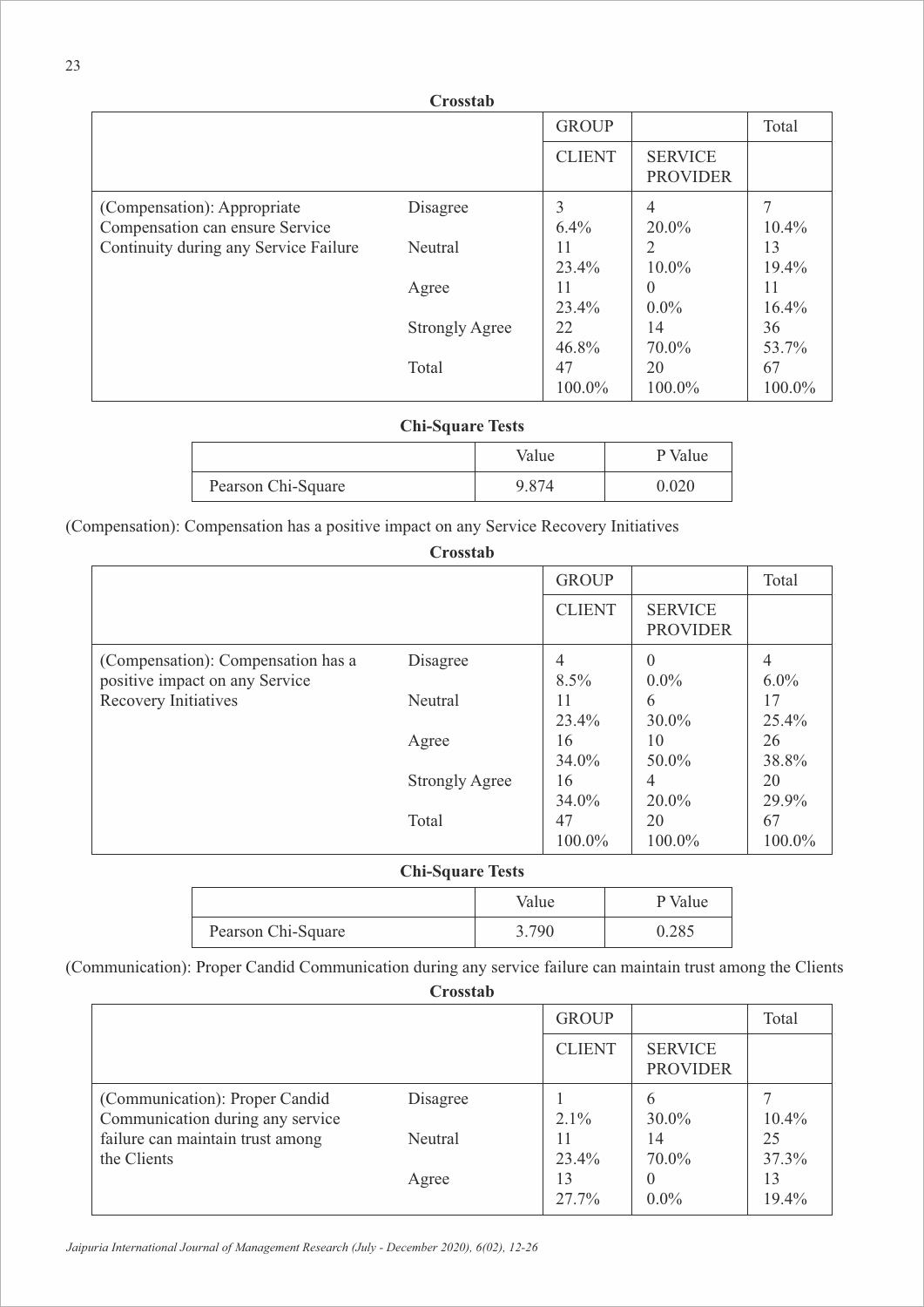|                       | <b>GROUP</b>          |                                   | Total                 |
|-----------------------|-----------------------|-----------------------------------|-----------------------|
|                       | <b>CLIENT</b>         | <b>SERVICE</b><br><b>PROVIDER</b> |                       |
| <b>Strongly Agree</b> | 22                    | $\boldsymbol{0}$                  | 22                    |
| Total                 | 46.8%<br>47<br>100.0% | $0.0\%$<br>20<br>100.0%           | 32.8%<br>67<br>100.0% |

|                    | Value  | P Value |
|--------------------|--------|---------|
| Pearson Chi-Square | 33.489 | 0.000   |

(Communication): Involving Clients in the Recovery Process can have a positive effects during Future Service Failure Situations.

#### **Crosstab**

|                                                                          |                       | <b>GROUP</b>   |                                   | Total        |
|--------------------------------------------------------------------------|-----------------------|----------------|-----------------------------------|--------------|
|                                                                          |                       | <b>CLIENT</b>  | <b>SERVICE</b><br><b>PROVIDER</b> |              |
| (Communication): Involving Clients<br>in the Recovery Process can have a | Disagree              | 4<br>8.5%      | $\theta$<br>$0.0\%$               | $6.2\%$      |
| positive effects during Future<br>Service Failure Situations.            | Neutral               | 16<br>$34.0\%$ | $\theta$<br>$0.0\%$               | 16<br>24.6%  |
|                                                                          | Agree                 | 8<br>17.0%     | 6<br>33.3%                        | 14<br>21.5%  |
|                                                                          | <b>Strongly Agree</b> | 19<br>$40.4\%$ | 12<br>66.7%                       | 31<br>47.7%  |
|                                                                          | Total                 | 47<br>100.0%   | 18<br>100.0%                      | 65<br>100.0% |

# **Chi-Square Tests**

|                    | Value | P Value |
|--------------------|-------|---------|
| Pearson Chi-Square | .141  | 0.011   |

(Communication): Recovery Process Communication in every stages can help to maintain client's loyalty during any Service Failure

#### **Crosstab**

|                                                                        |                          | <b>GROUP</b>        |                                   | Total                     |
|------------------------------------------------------------------------|--------------------------|---------------------|-----------------------------------|---------------------------|
|                                                                        |                          | <b>CLIENT</b>       | <b>SERVICE</b><br><b>PROVIDER</b> |                           |
| (Communication): Recovery Process<br>Communication in every stages can | <b>Strongly Disagree</b> | 2<br>$4.3\%$        | $\Omega$<br>$0.0\%$               | $\mathfrak{D}$<br>$3.0\%$ |
| help to maintain client's loyalty<br>during any Service Failure        | Disagree                 | $\theta$<br>$0.0\%$ | 3<br>$15.0\%$                     | 3<br>$4.5\%$              |
|                                                                        | Neutral                  | 6<br>12.8%          | 9<br>$45.0\%$                     | 15<br>$22.4\%$            |
|                                                                        | Agree                    | 17<br>$36.2\%$      | $35.0\%$                          | 24<br>35.8%               |
|                                                                        | <b>Strongly Agree</b>    | 22                  |                                   | 23                        |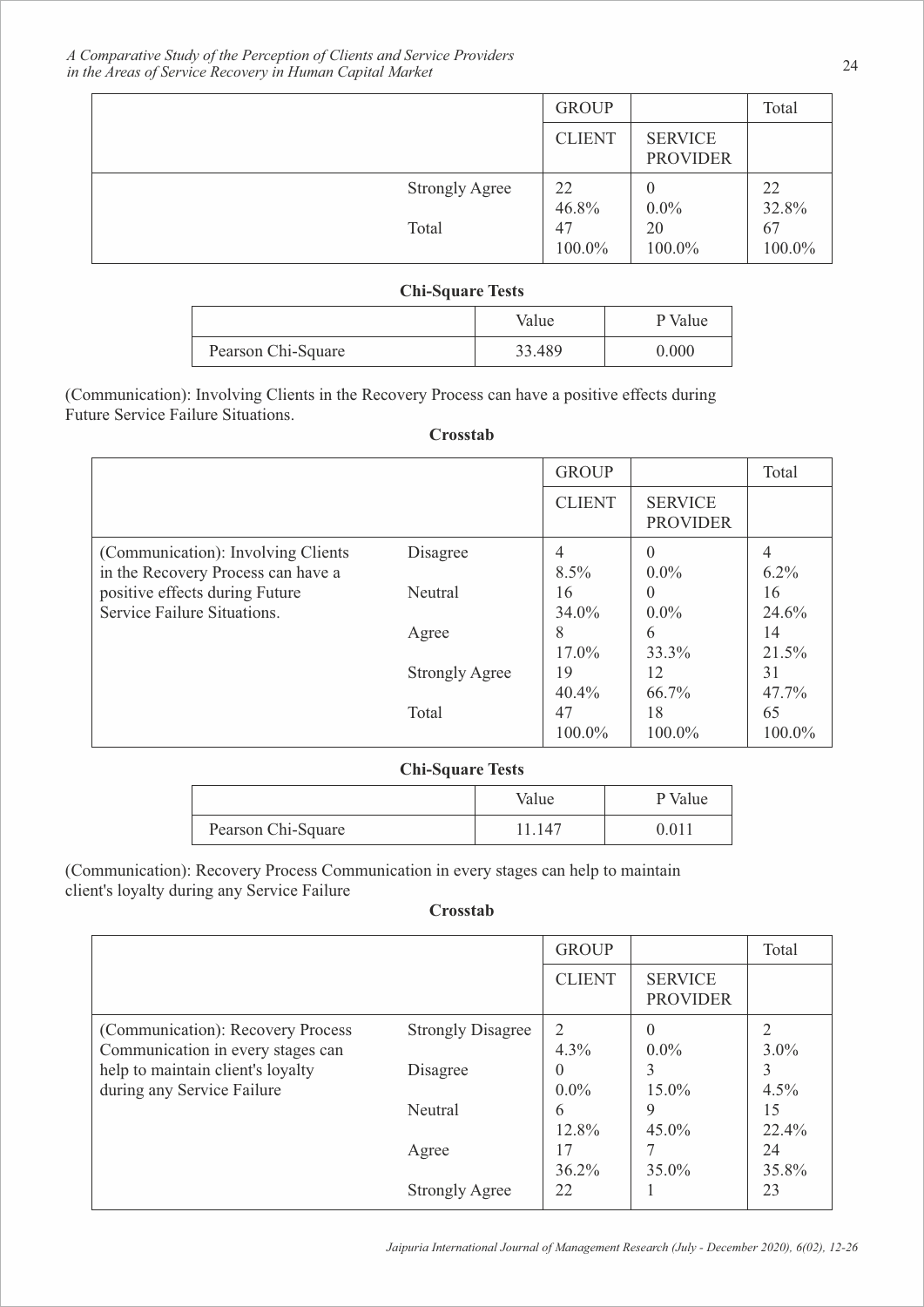|       | <b>GROUP</b>          |                                   | Total                 |
|-------|-----------------------|-----------------------------------|-----------------------|
|       | <b>CLIENT</b>         | <b>SERVICE</b><br><b>PROVIDER</b> |                       |
| Total | 46.8%<br>47<br>100.0% | $5.0\%$<br>20<br>100.0%           | 34.3%<br>67<br>100.0% |

|                    | Value  | P Value |
|--------------------|--------|---------|
| Pearson Chi-Square | 21.562 | 0.000   |

- From the Mean Square Comparison and Chi-Square Test it has been identified that in 9 instances there are significant difference in opinion of the Clients and the Service Providers regarding the impact of Service Recovery on the Human Capital Market.
- So in this case our Null Hypothesis *i.e.* There is no significant difference between Client and Service Provider's perception about the impact of Service Recovery Variables in Human Capital Market is void which means There is significant difference between Client and Service Provider's perception about the impact of Service Recovery Variables in Human Capital Market.

# **CONCLUSION**

Service Recovery plays a vital role in any service industry and Human Capital Market is not an exception. From this study authors have identified that in case of Service Recovery Variables, in many instances there are significant differences in amongst the Clients and the Service Providers. So in case of Service Recovery Variables, the Service Providers need to reconsider their Service Recovery models by incorporating the factors that are highly weighted by the Clients. When the company fails to stand for its promises made to the customer on the basis they build expectation, it's to be said that there is service failure. When the service failure occurs, there can be again severe ramification. Customer is considered to be the bread and butter, hence retaining them is the biggest challenge, and however service failure acts as an obstacle to it.

## **REFERENCES**

Anderson, J. C. & Narus, J. A. (1990). A Model of Distributor Firm and Manufacturer Firm Working Partnerships. Journal of Marketing, 54(1), 44-53.

Bejou, D., Ennew, C. & Palmer, A. (1998). Trust, Ethics and Relationship Satisfaction, International Journal of Bank Marketing, 16(4), 170-75.

Bejou, D., Wray, B. & Ingram, T. (1996). Determinants of Relationship Quality: An Artificial Neural Network Analysis. Journal of Business Research, 36, 137-43.

Berry, L. L. (1995). Relationship Marketing of Services-Growing Interest, Emerging Perspectives. Journal of the Academy of Marketing Science, 23 (4), 236-245.

Boles, J. S., Barksdale, H. C. & Johnson, J. (1997). Business Relationships: An Examination of the Effects of Buyer-Salesperson Relationships on Customer Retention and Willingness to Refer and Recommend. Journal of Business & Industrial Marketing, 12(3/4), 253-65.

Bronnenberg, B. J., Dhar, S. K., & Dube, J. P. (2009). Brand History, Geography, and the Persistence of Brand Shares. Journal of Political Economy, 117 (1), 87-115.

Bronnenberg, B. , DubO*,˜* J., Mela, J. P., Albuquerque, C., Erdem, F. P., T., Gordon, B., Hanssens, D., Hitsch, G., Hong, H., & Sun, B. (2008). Measuring Long-run Marketing Effects and their Implications for Long-run Marketing Decisions. Marketing Letters, 19 (3), 367-382.

Bronnenberg, B. J, Mahajan,V. & Vanhonacker, W. R. (2000). The Emergence of Market Structure in New Repeatpurchase Categories: The Interplay of Market Share and Retailer Distribution. Journal of Marketing Research, 37 (1), 16-31.